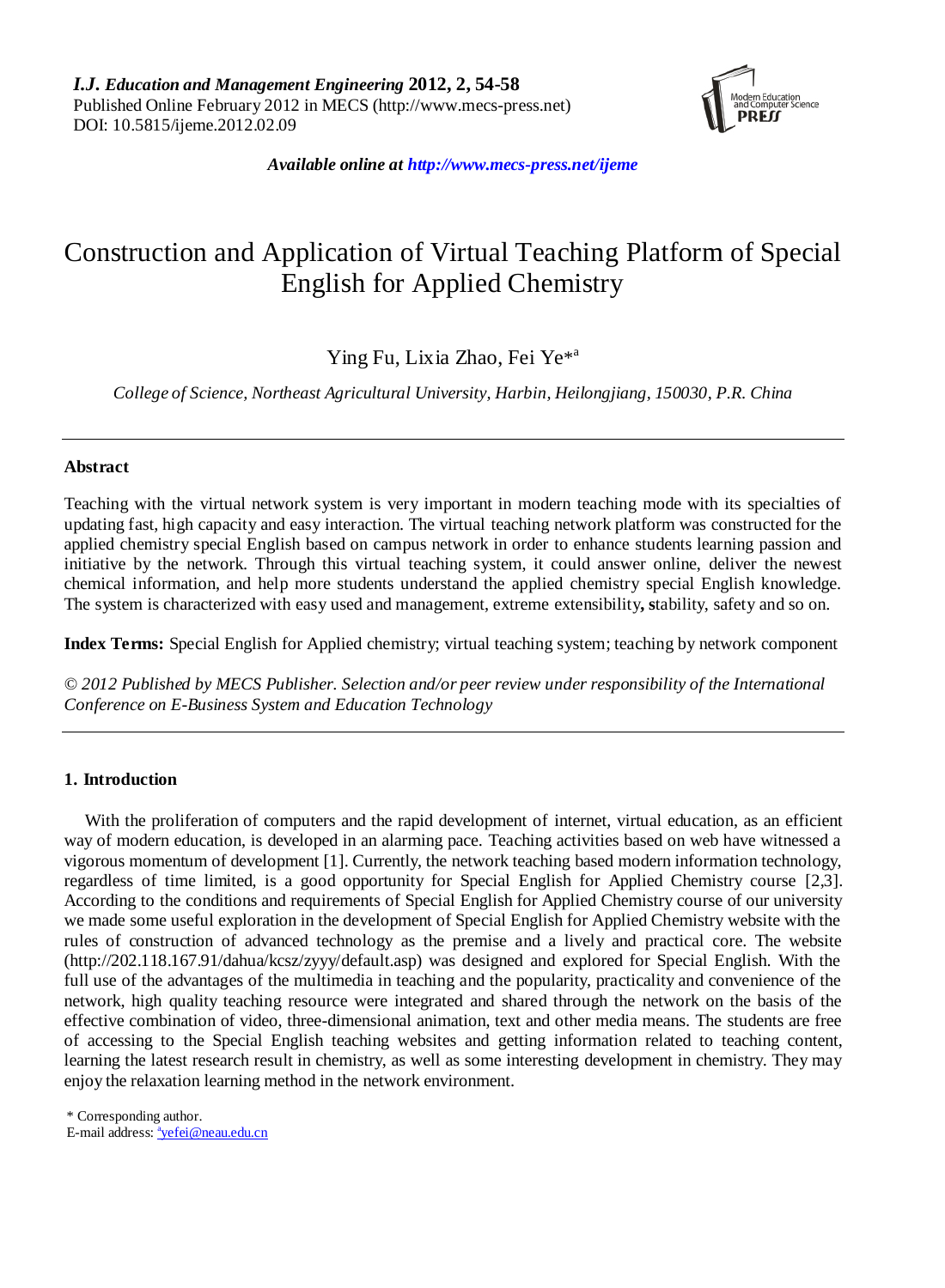#### **2. Basic rules of construction of the virtual teaching website**

The purpose of virtual teaching website of Special English for Applied Chemistry was to train students to use information technology awareness and ability, promote the ability of application of information technology, and integrate chemistry courses [4]. It will be benefit to progressive realize the presentation of course content, change the mode of students learning, teachers teaching, and teacher-student interaction, and give full play to the advantages of information technology. The virtual teaching website provided large amount of educational materials and a powerful learning tool for students. Therefore, to develop and design the site, we followed the following principles.

#### *2.1 Reasonable structure and clear layout*

The main function of the virtual teaching website of Special English for Applied Chemistry was to serve for English teaching. The design should be centered on teaching, with clear layout structure, bright colors and simple text. The website design was mainly based on the well-conceived, to determine the site link structure, different function, and the module division level, which enabled users to be familiar with the website feature a clear concept of the structure [5]. It would enhance the usability of the website.

#### *2.2 Rich content and focused key points*

In the course of construction website, the relationship of rich content and focused the key points should be handled properly. We must provide sufficient information available to students, as well as make the organization of these elements together organically according to focused the key points. In this way, users visited the website would obtained enough content for their choice of learning content without wasting time and efforts[6].

## *2.3 Updated in time*

Special English for Applied Chemistry is a course, which should be constantly updated and changed content with the development of chemistry. Therefore, the virtual teaching website can not be accomplished overnight. It needed a gradual process of accumulation. The virtual teaching website managed in the form of displayed in the front and managed in the back. The basic framework of the site (dynamic web pages and database technology) was accomplished by computer professionals. In the course of utilization teachers updated and enriched the website perfectly through the website management system according to the progress of teaching and development of academic chemical research. In the preparation of content, teachers tried to enrich the website with the latest, the best resources for Special English teaching in time to meet the needs of visitors to update their knowledge.

### **3. Basic structure and function of the virtual teaching website**

With the principles of design and development of basic functions of the Virtual Teaching of Special English website, the website included both Chinese and English interface, the English interface was shown in Fig.1. In the home page, the different functions were achieved in the form of modules reflected by image button.

According to the teaching requirements, the website of Special English for Applied Chemistry had been optimized structure design [7].The specific structure was shown in Fig. 2.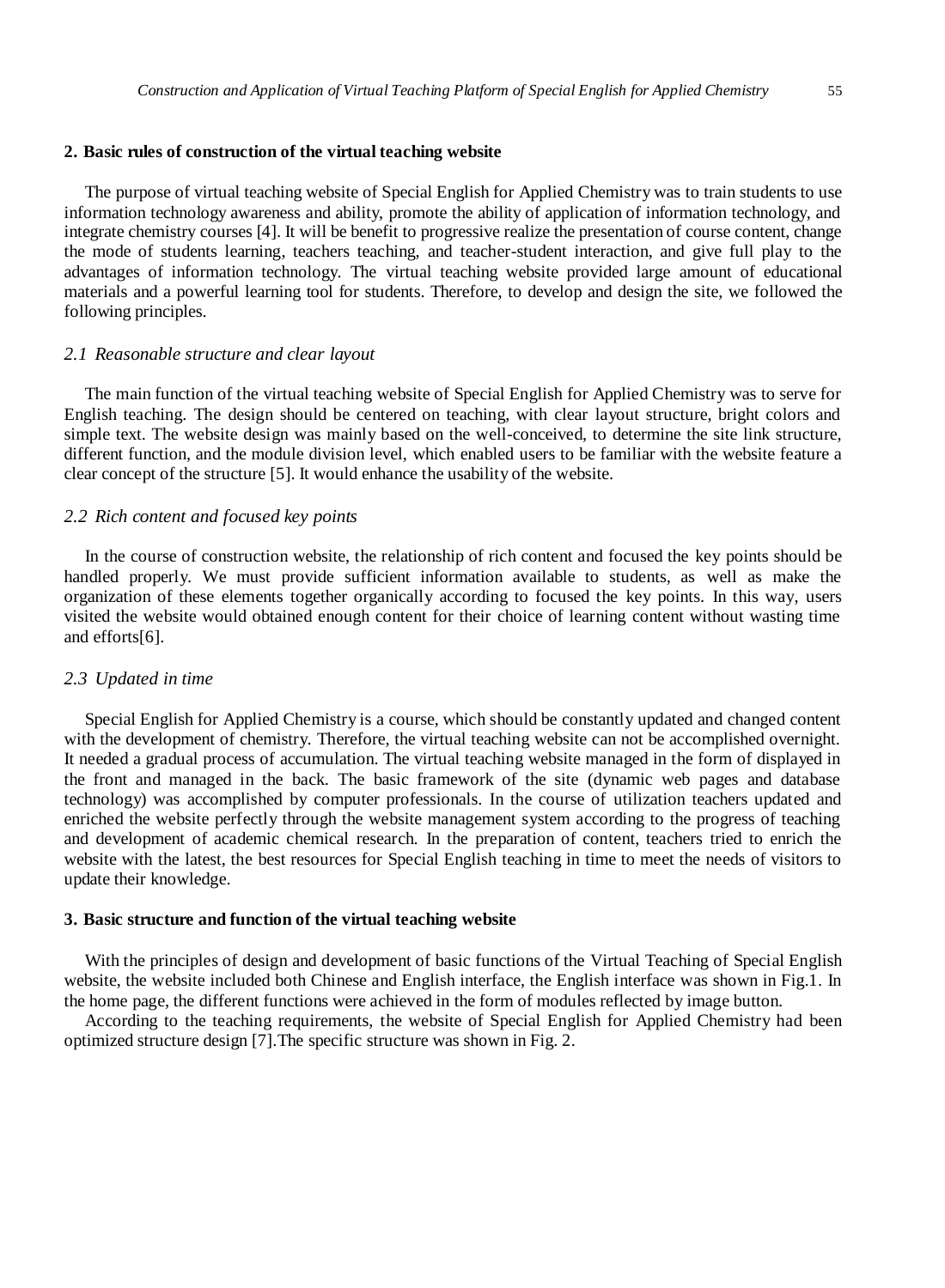Introduction of Course: In this part it was introduced that the Special English for Applied Chemistry property, the role of curriculum, course content, the purpose of course and reference books. Thus students could understand the general purpose of the curriculum system and the specific teaching content.

Theory of teaching: The relevant teaching materials were provided, such as syllabus, teaching calendar, electric lesson plans, electronic courseware, exercises and each chapter summary. These data made students to preview and review related after-school English practice easily. Students could understand the course syllabus and teaching calendar schedule, electronic lesson plans to learn purposefully. Students could also know how to master the key point of curriculum contents with the difficulties and priorities in e-lesson plans. Through the courseware, the exercises and examinations, students got the information of the examination methods. By the teaching resources, the learning efficiency was enhanced greatly.

Material library: This module was divided into the original material library books, scientific literature, pictures, audio and video material and chemical software. We offered hundreds of original chemicals English books, such as Organic Chemistry, Inorganic Chemistry, Analysis Chemistry, The Practical Methods of Organic Chemistry, and so on. English audio database included the original films related to chemistry, such as "Madame Curie", "A Beautiful Mind", etc. There were some commonly manuals such as the CRC, Handbook of Spectroscopy, Handbook of Solvents and so on. In order to facilitate students to read, we also provided professional Chinese-English dictionary, English-English dictionary so that students could find specialized vocabulary easily and quickly.



Fig 1. The homepage of Website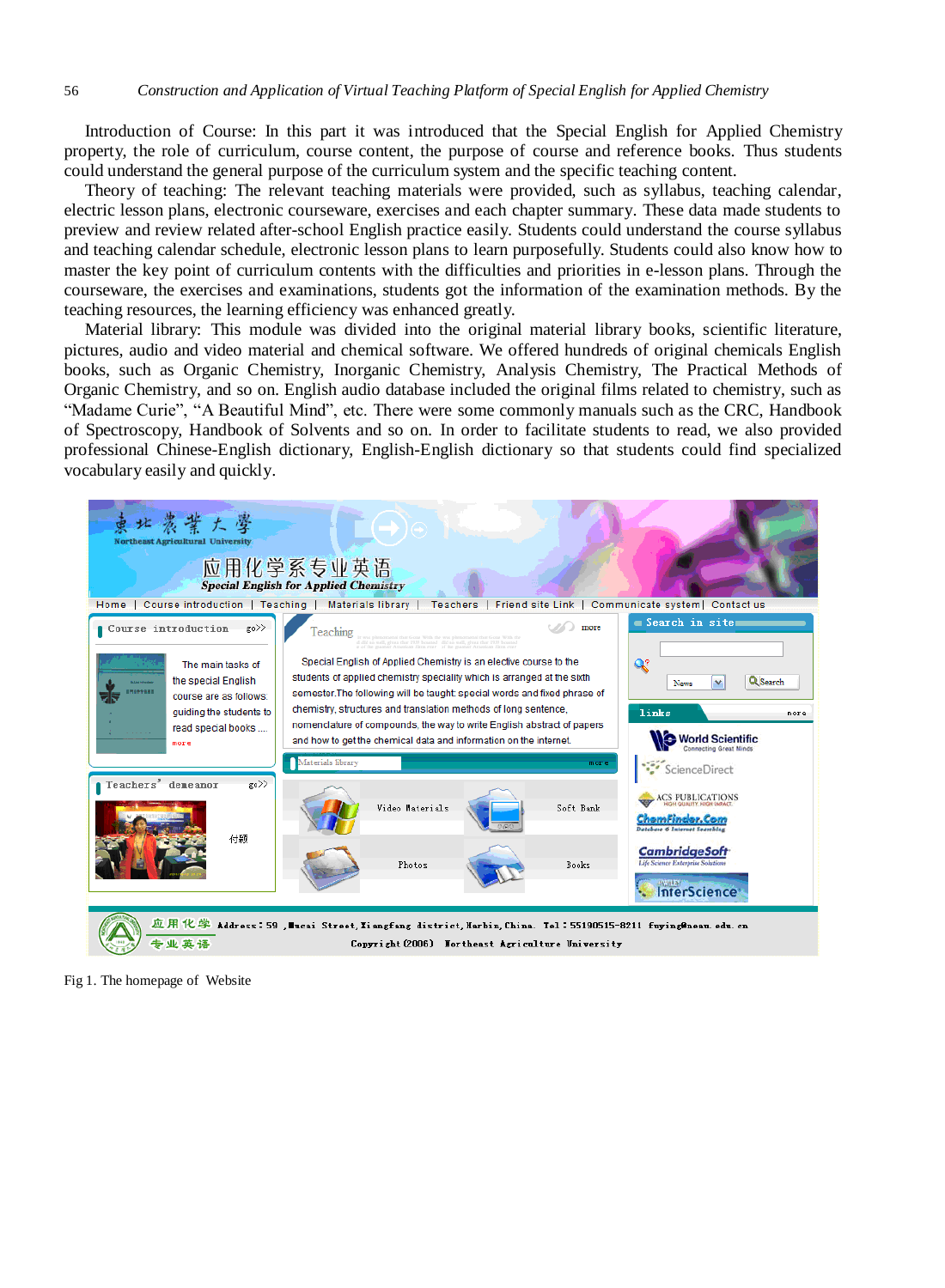

Fig 2. The basic framework of website

Links: This section provided links to relevant Applied Chemistry English website. It could access foreign journals website (http://www.interscience.wiley.com, http://www.sciencedirect.com/, http://pubs.acs.org/), the basic physical properties of compounds and the standard spectrum of the site (http://chemfinder.camsoft.com, http://www. thieme-chemistry.com, http://www.cambridgesoft.com, http://www.orgsyn.org), and the MIT's Open Course site (http://www.core.org.cn).

Answering System: We had established a campus answering system, which greatly facilitated students to ask questions. Considering the simplicity and practicability, the currently popular BBS was used. The answering system was use[d effectively](app:ds:effectively) and widely with its simple to approach.

Contact us: Students could e-mail to teachers by this system. Teachers could also arrange and modify homework through the network for students. As a convenient method, students used e-mail to get suggestions from teachers, which built a bridge comfortably and effectively between teachers and students.

#### **4. Conclusion**

The virtual teaching website of Special English for Applied Chemistry integrated the traditional teaching mode and teaching interactive. Through the virtual teaching website, t students' interesting in learning was stimulated and students' vision was enlarged. Students showed more interesting and desirous in abroad universities teaching and international conferences. After graduation many students can write their resume in English to contact with instructors to apply to study for a degree of famous universities abroad. After three terms of teaching practice the network platform was continuous improved according to the students' feedback. It was conducive for students' development personality. Since the system was run, it had been clicked more than 3 million times. It was praised by students extensively. With the development of network technical and professional knowledge, we believed that the virtual teaching website of Special English for Applied Chemistry will be built better.